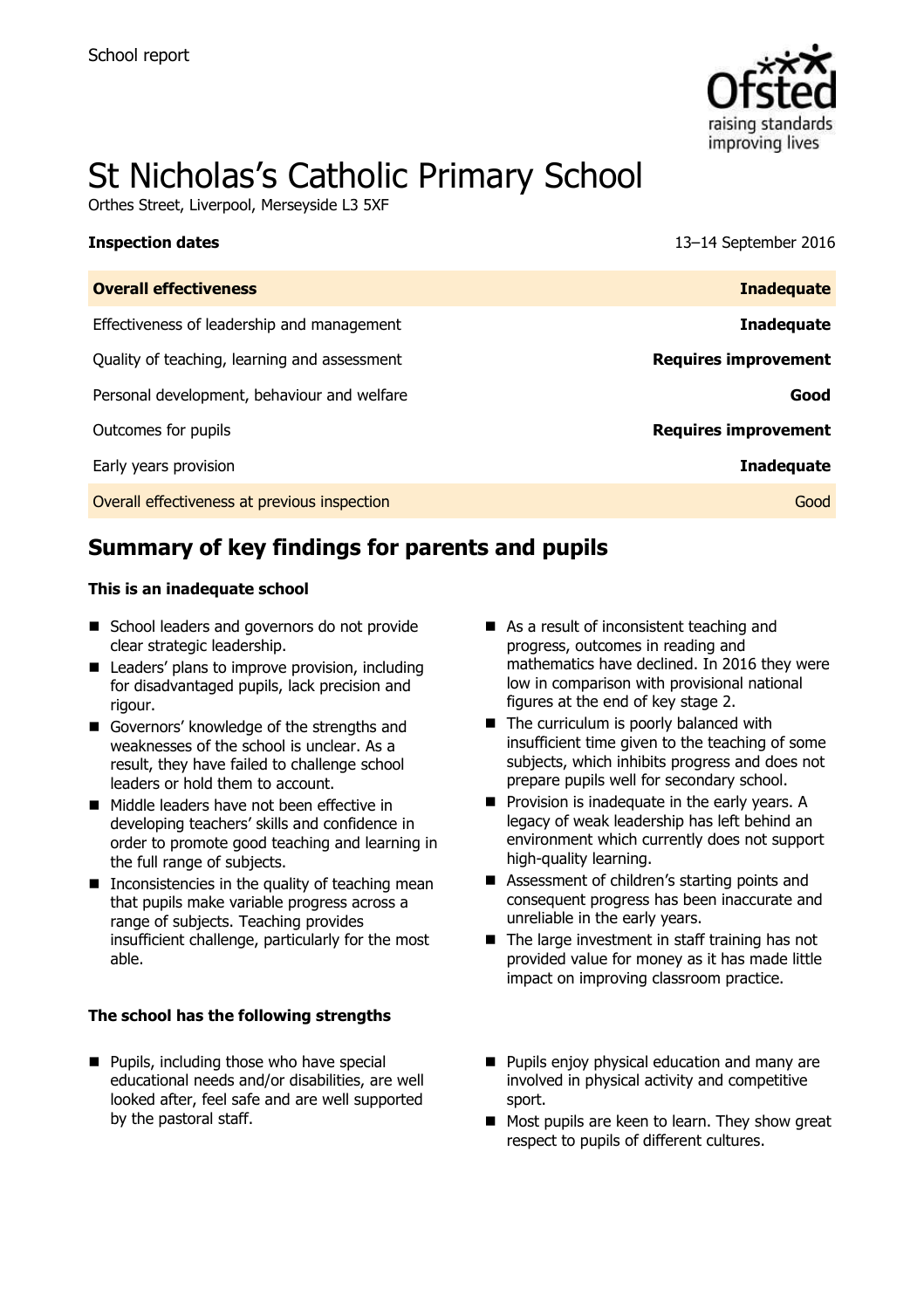

# **Full report**

In accordance with section 44(1) of the Education Act 2005, Her Majesty's Chief Inspector is of the opinion that this school requires special measures because it is failing to give its pupils an acceptable standard of education and the persons responsible for leading, managing or governing the school are not demonstrating the capacity to secure the necessary improvement in the school.

### **What does the school need to do to improve further?**

- **IMPROVE the quality of leadership and management at all levels by:** 
	- ensuring that school leaders have a well-informed strategic plan that provides clear direction for the school and will move it forward
	- strengthening governance so that governors carry out their roles and responsibilities effectively to enable the quality of provision throughout the school to be rapidly improved
	- developing effective middle leaders who can improve the curriculum, alongside teachers' subject knowledge and expertise, to enable them to teach across a range of subjects with increasing confidence
	- providing appropriate quality training for all staff, to improve their practice in order to raise standards, accelerate progress and provide challenge across a range of subjects, including reading, writing and mathematics
	- making sure that classroom monitoring is regular, rigorous and is used to improve the quality of teaching
	- making sure that additional funding to support disadvantaged pupils is well managed and spent wisely to improve outcomes for these pupils, including those who are most able
	- managing the performance of teachers effectively and using this process to improve the quality of the workforce
	- ensuring that the school website meets statutory requirements and provides parents with regular and relevant information about the school and what their children are doing.
- **IMPROVE the effectiveness of early years provision by:** 
	- ensuring that the recently appointed staff are provided with appropriate induction and support so that they can fulfil their duties effectively
	- providing staff with access to high-quality training to develop their practice
	- improving assessment practice on entry to the school to ensure that children's progress can be tracked accurately and help to inform teachers' planning
	- $-$  ensuring that more activities create opportunities for children to develop reading, writing and numeracy skills in order that more children are ready for Year 1
	- improving the quality of the learning environment and resources available in order to stimulate children's curiosity and engagement
	- ensuring that all children have access to the full range of resources and activities in order to promote equality of opportunity and challenge stereotypical roles.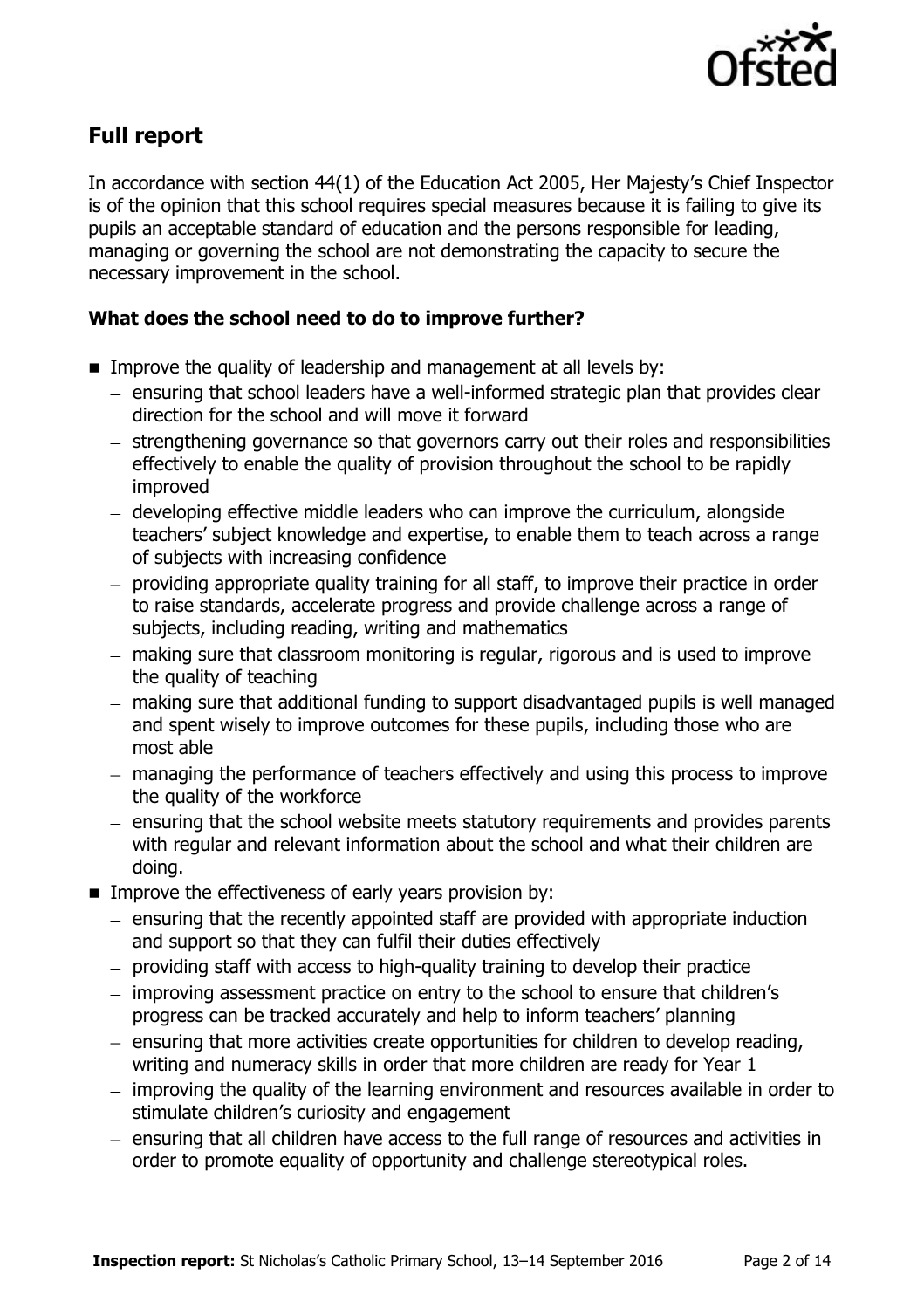

An external review of governance should be undertaken in order to assess how this aspect of leadership and management may be improved.

An external review of the school's use of pupil premium should be undertaken in order to assess how this aspect of leadership and management may be improved.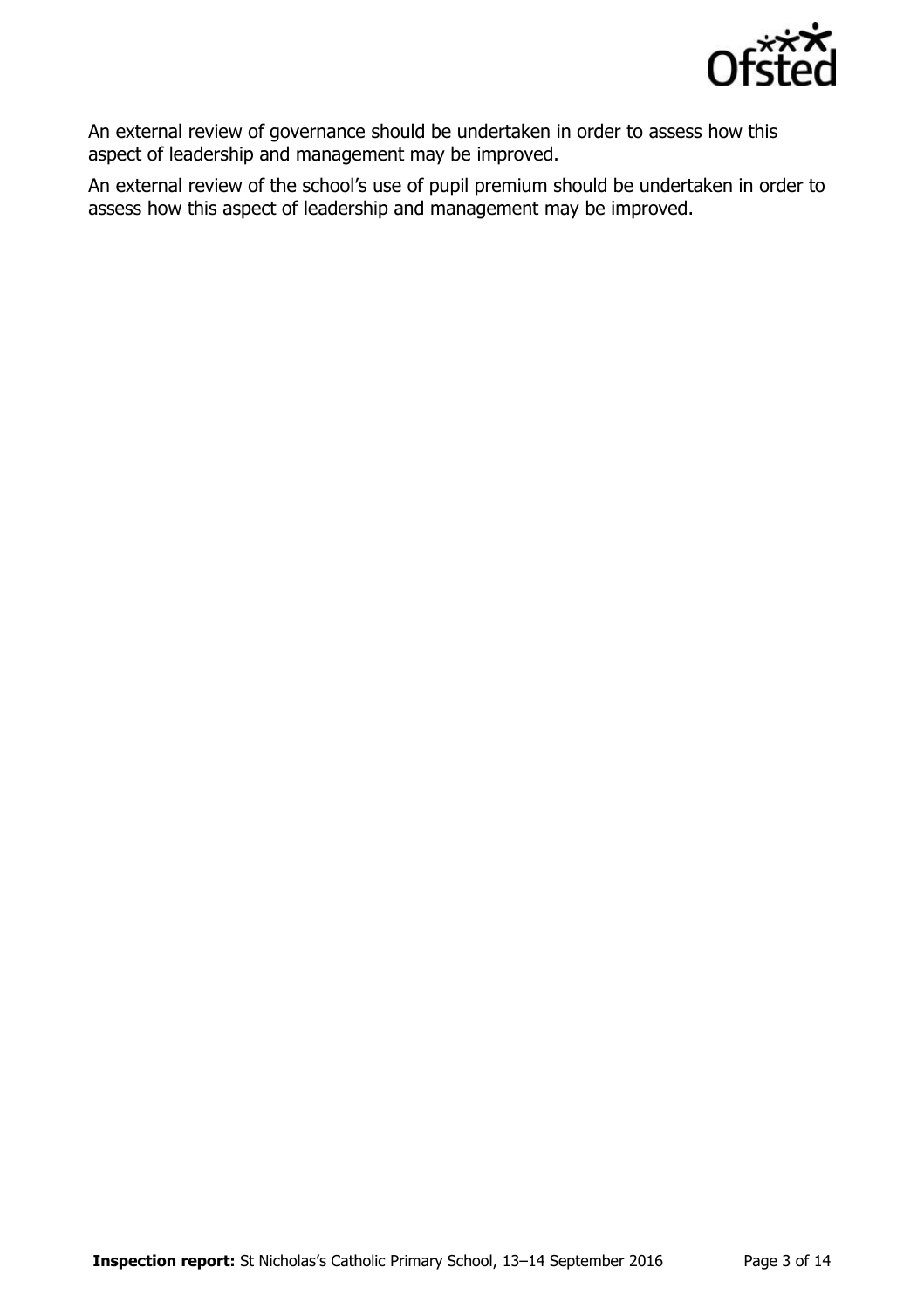

# **Inspection judgements**

#### **Effectiveness of leadership and management Inadequate**

- In the last couple of years, improvement has lacked momentum because there has been a dearth of clear strategic leadership. Leaders and managers at all levels, including the governing body, have failed to secure sufficient improvement, including areas identified as needing improvement at the last inspection.
- There is a lack of clarity about school priorities. There is no development plan in place for this academic year. This is a particular concern in a school where many staff are new to the school, have new responsibilities or are teaching age groups that they have not previously taught.
- **Strategic leadership lacks rigour. For example, staff in the early years have not been** provided with adequate induction or support. Science, which last year was taught by one teacher throughout the school, is now being taught by class teachers but there has been no specific preparation for this change.
- The school website does not meet requirements and includes too much information which is out of date. For example, autumn term information for parents about the curriculum is not current and includes the names of teachers who are no longer at the school. All this is symptomatic of lax leadership.
- **Procedures such as monitoring of teaching are in place but are not effective in** improving quality. Leaders identify weaknesses but there is a lack of a clear strategy or approach on how to deal with them.
- There has been considerable investment in staff training but there is little evidence to show how this links with priorities or how it has improved outcomes. There is no doubting the good care and support pupils receive. However, little appears to have been done to increase challenge in lessons to ensure that pupils, especially the most able, are stretched academically.
- Use of the additional funding for disadvantaged pupils is not sufficiently focused or prioritised. Actions are very general, too broad and not evaluated with any rigour.
- Sports funding has been used effectively to provide specialist teaching which has had an impact on raising the quality of provision, the popularity of the subject and training for class teachers. Increasing numbers of pupils are accessing after-school sports clubs and participating in competitive sport.
- Systems for checking the performance of staff are in place. However, they do not sufficiently take into account the effectiveness of teaching nor are they used well enough to inform individual training needs. Teachers' performance targets are not focused sharply enough on key priorities.
- The roles of middle leaders and subject leaders are not defined clearly enough with regard to improving provision in their area of responsibility. Some leaders, such as the early years coordinator, are new to the school and to post. There is too much focus on routine organisation rather than on specific approaches which will improve the quality of teaching and teachers' confidence.
- An attempt has been made to provide a broad curriculum. However, it is not well balanced. Too little time is allocated to teaching some subjects, such as history, geography, art and design and technology, in sufficient depth. Too often, teachers focus on improving the quality of pupils' writing at the expense of developing pupils'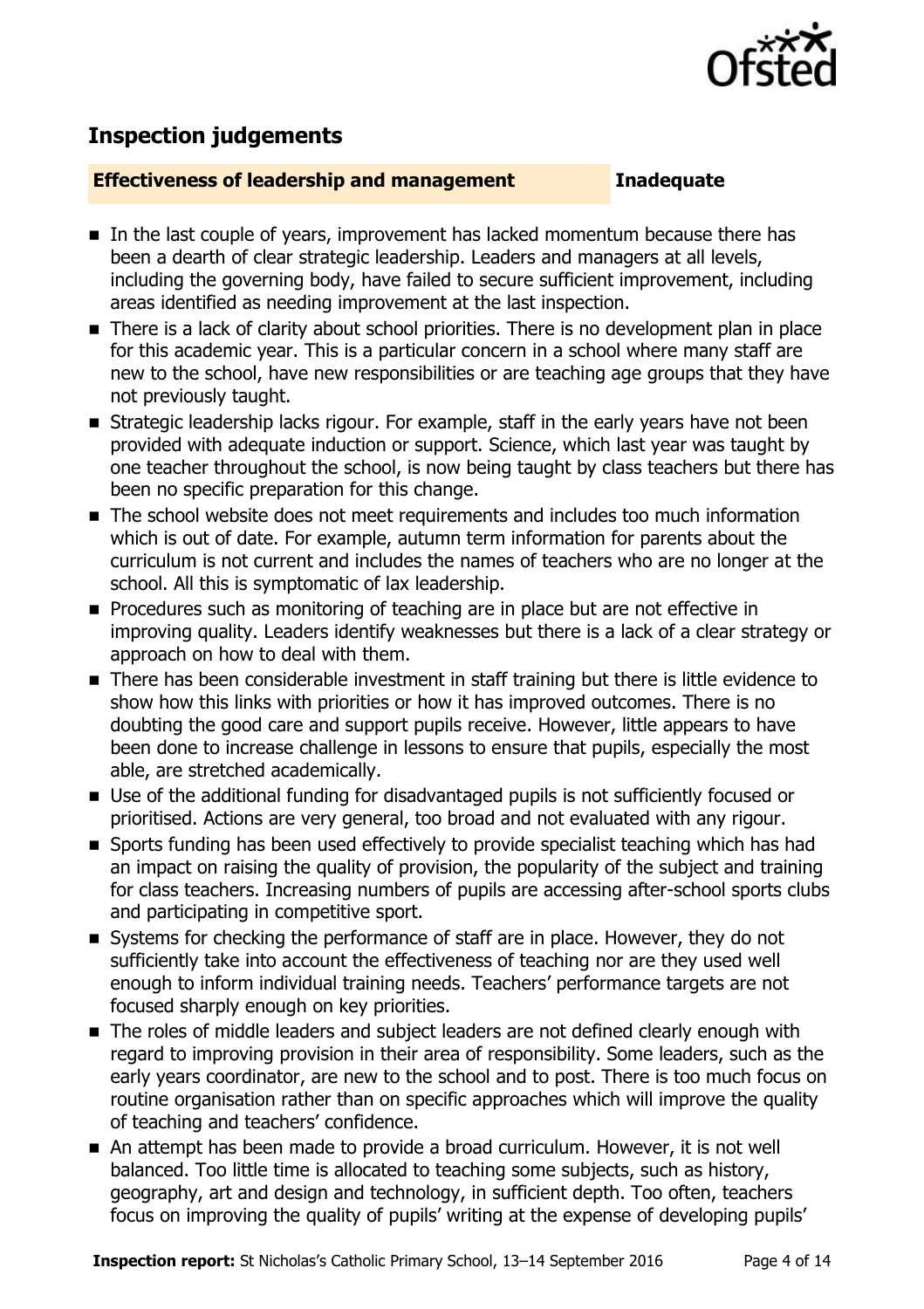

knowledge, understanding and skills in subjects. As a result, pupils are not making good enough progress.

- Most parents are very appreciative of the help and support provided by the school for their children. They feel that they are kept well informed and up to date with school events using social media. However, parents raised some concerns about the teaching of reading and the level of challenge for pupils.
- The local authority arranged light touch monitoring and support for the school. This failed to challenge the school or identify weaknesses rigorously enough. The school has made regular use of the training opportunities and subject network meetings provided by the local authority.
- The school may not appoint newly qualified teachers.

### **Governance of the school**

- The governance of the school is ineffective. Governors lack clarity about the strengths and weaknesses of the school. They lack a clear understanding of what is being done to improve pupils' progress.
- Governors are very supportive but offer no challenge to school leaders. Meetings are taken up with policy reviews or receipt of information but there is very little evidence that governors challenge the information that is presented to them.
- The headteacher's reports are accepted at face value and the work of school leaders is not adequately monitored or evaluated. Governors have a limited understanding of how well different groups of pupils are progressing or whether the performance management of teachers is helping to raise standards.
- Governors do not carry out some of their statutory responsibilities. For example, some of the information on the school's website is out of date.

### **Safeguarding**

- The arrangements for safeguarding are effective.
- **Example 3 Staff are well briefed and fully aware of the procedures to follow should they have any** concerns about the safety or care of pupils. The school works very effectively with local agencies to ensure that vulnerable children and their families are identified and supported.

### **Quality of teaching, learning and assessment Requires improvement**

- The quality of teaching requires improvement because, over time, it has been inconsistent across classes and a range of subjects. This has not been helped by the recent high turnover of staff.
- Tracking systems in phonics are good and pupils are readily switched between groups according to their progress. However, approaches and confidence in delivery vary from session to session. For example, the lack of appropriate resources distracted lowerability pupils in one class and made them restless. Middle-ability and higher-ability pupils are achieving relatively well. The new staff in the early years have not been sufficiently trained to teach phonics effectively.
- Handwriting is not improving as it should for all pupils, notably the least able, because insufficient emphasis is placed on expectations of presentation, correct joins and letter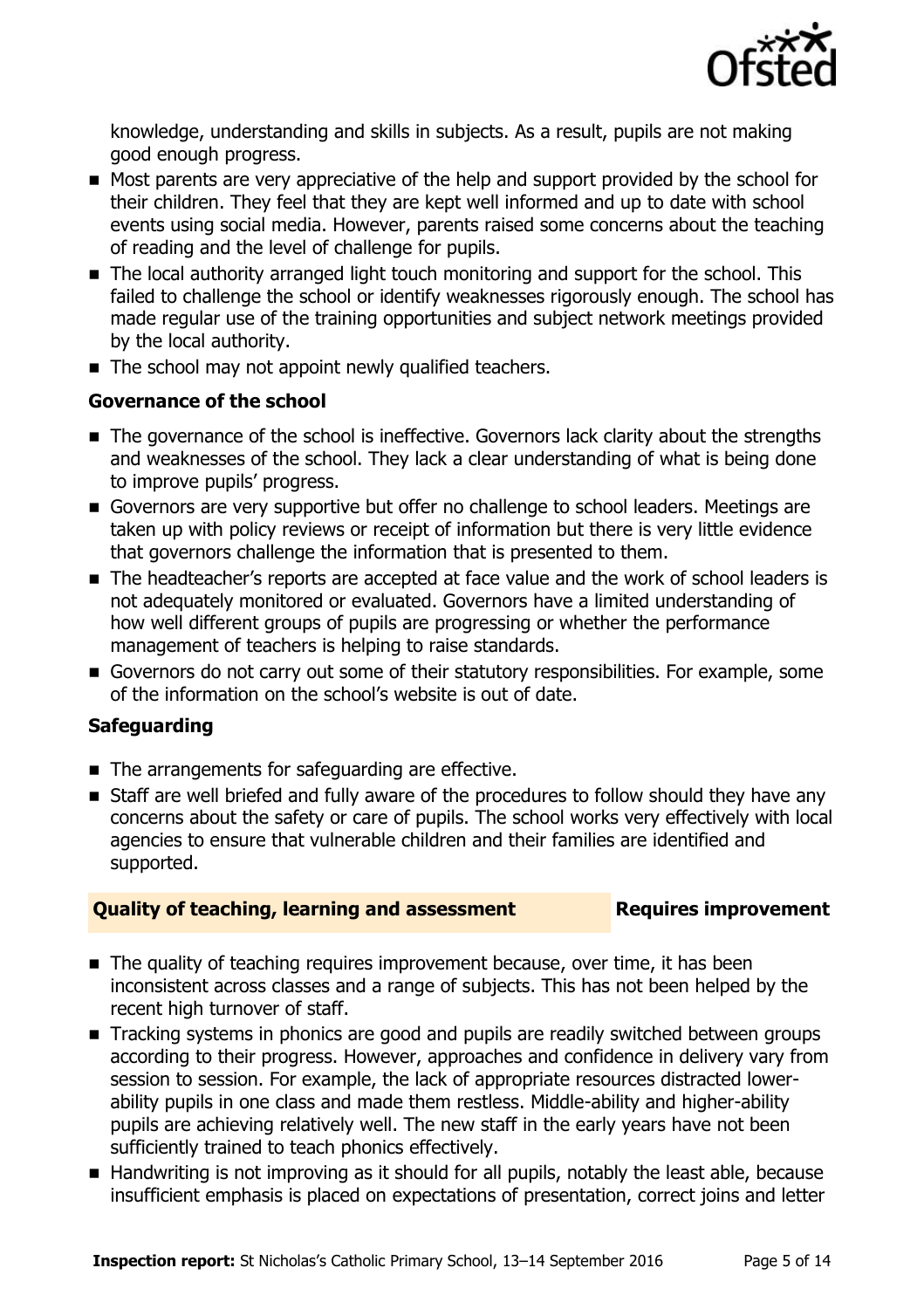

size.

- In key stage 1, reading procedures do not have sufficient rigour to ensure that all pupils make rapid progress as they practise and try to improve their reading. Those who need to catch up are not given sufficient opportunity to do so.
- There is variability in the frequency with which home reading is followed up. The most able pupils read well. Those who speak English as an additional language often quickly master the English language and make rapid progress. Middle-ability and lower-ability pupils need lots of practice and not all pupils take books home. As one teacher admitted, 'it's the beginning of the school year so we are not organised yet.'
- Not all teaching is matched well enough to pupils' current knowledge and experience. For example, in history pupils were searching for 'Stone Age' artefacts in a sand tray. They were excited and the activity captured their interest. However, they were not in a position to classify their finds as, at this early stage in the topic, they did not have sufficient knowledge and understanding of the Stone Age to complete the given task effectively.
- Teaching is not yet good because different groups of pupils make differing progress. For example, in mathematics, appropriate challenge and support were provided for the most able pupils who were using their understanding of 'one thousandth' successfully to solve a variety of increasingly complex problems. However, the lower-ability pupils and some of the middle-ability pupils struggled because they did not understand the concept of tenths and hundredths.
- Teachers do not always have the subject knowledge or resources to teach the creative curriculum with confidence. Tasks set often occupy rather than challenge pupils and lack depth. There is a particular lack of challenge for the most able. For example, pupils were researching information about ancient Greece on electronic tablets. There was no clear rationale behind the search and pupils were merely transferring information from one source to another without much need to think or understand.
- **Physical education is very popular among the pupils and reflects the good quality of the** specialist teaching available. There has been an increasing uptake and involvement in sporting activities after school as well as in competitive sport.
- The quality of support provided by teaching assistants is variable. Some high-quality and appropriate support is provided, especially for those pupils who have special educational needs and/or disabilities. Other support is less effective, such as when pupils are discouraged from thinking for themselves and they become too dependent on an adult to provide the answers to questions that have been set.
- **Pupils are very positive about the regular one-to-one feedback sessions to discuss their** attendance, behaviour and progress, notably in their reading, writing and mathematics. They appreciate the guidance provided but this is not always carried through into their work, especially by the least able.

### **Personal development, behaviour and welfare Good**

#### **Personal development and welfare**

- The school's work to promote pupils' personal development and welfare is good.
- The school is a caring community. Parents say that 'teachers go the extra mile to welcome new pupils and settle them into school'.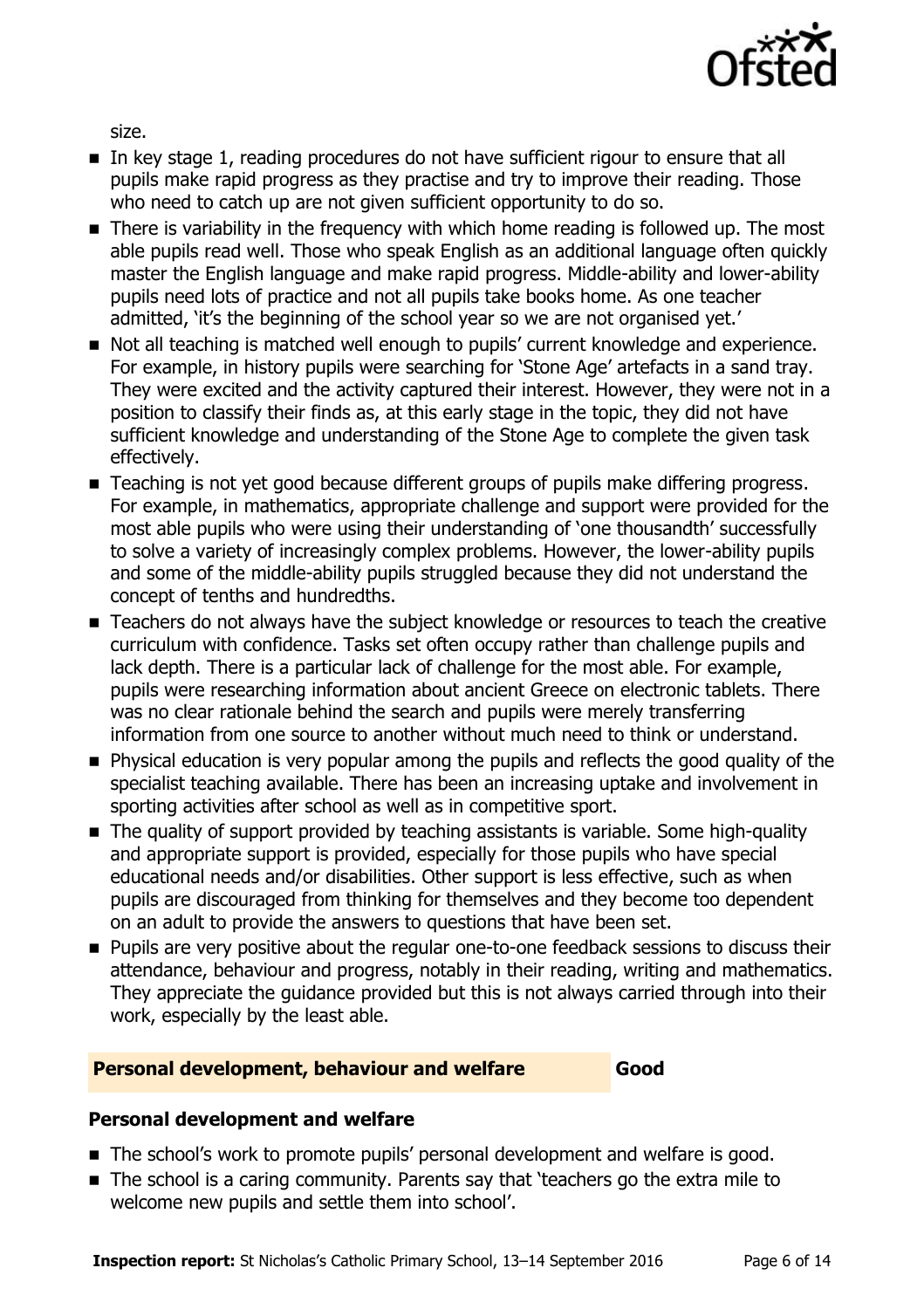

- **Pupils enjoy school, feel safe and are happy to be a part of a multi-cultural family.** There is a strong focus on pupils' spiritual, moral, social and cultural development. Pupils are highly considerate of each other. They oppose all forms of racism and are proud of their own heritage. The multi-cultural nature of the school is celebrated well and is acknowledged by parents.
- **Pupils report that incidents of bullying are very rare and they are fully confident that** teachers will tackle these should they arise.
- The culture of care is reflected in the very strong support provided by the pastoral team and SENCo (special educational needs coordinator). They know and understand pupils very well and special care is taken to keep vulnerable pupils safe. This includes tracking vulnerable pupils during the long two-month summer holiday and being vigilant about any forms of abuse, such as girls who may be vulnerable to female genital mutilation. A close eye is also kept on pupils who are persistently absent and for signs of possible radicalisation. Parents are particularly appreciative of the quality of the help and support offered, especially to those pupils who have special educational needs and/or disabilities.
- **Pupils feel safe and access to the school site is strictly controlled. Parents have no** concerns about their children's safety, as reflected in responses to inspectors as well as through the school's own survey and through Parent View (Ofsted's online questionnaire). Pupils are regularly updated about how to stay safe online and there is further guidance for them and their parents on the school website.
- A programme of personal, social and health education was introduced into the curriculum last year but is not yet fully embedded in all classes. It is not monitored and there is little evidence to suggest that teaching is of a consistently good quality. Pupils identified that they would like more opportunities to discuss personal and social issues.

### **Behaviour**

- The behaviour of pupils is good.
- **Pupils are articulate, inquisitive and well behaved in class. They are eager to learn and** try hard to complete their set tasks. However, at times, some pupils, notably boys, do not sustain their attention. They can become disengaged, especially when they are not stimulated by the task or do not fully comprehend what they are expected to do.
- Behaviour is well managed. Pupils respond to the system of rewards and sanctions. They are very competitive in their desire to acquire electronic rewards.
- The vast majority of pupils value their education. Weak attendance has been an issue in the past but is improving and is currently close to the national average. Persistent absenteeism is decreasing and the school acknowledges that this improvement needs to continue, especially for disadvantaged and White British pupils. The school is employing a range of strategies to tackle attendance issues. These include moving summer holidays in line with university vacations, home visits and individual mentoring.

### **Outcomes for pupils Require improvement**

From their individual starting points, pupils are making variable rates of progress in a range of subjects across the curriculum because of the inconsistencies which still exist in the quality of teaching. The acknowledged unreliability of some of the data on entry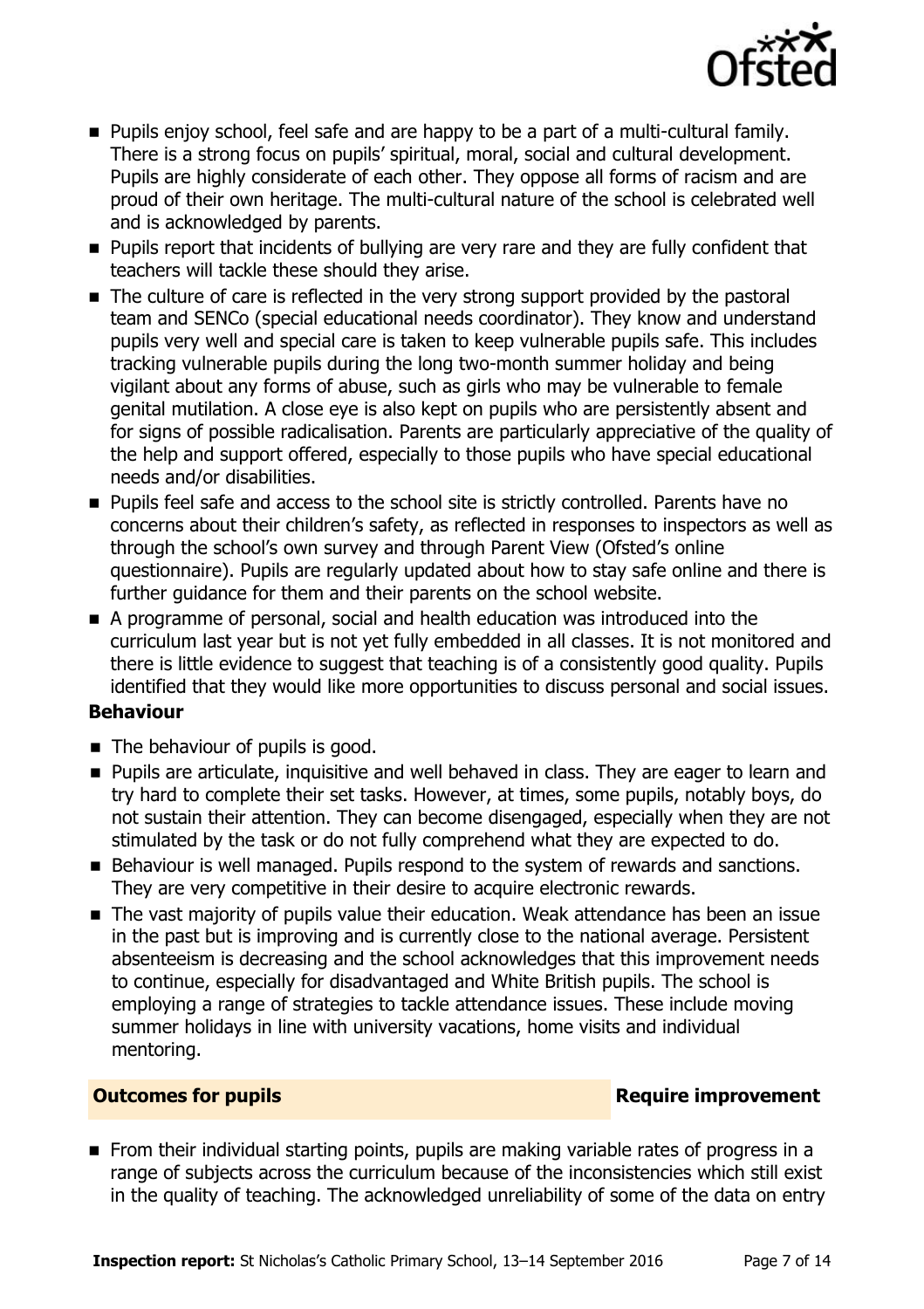

into the school in the early years further clouds the picture, especially at key stage 1.

- The proportion of pupils in Year 1 reaching the expected standard in the phonics screening check, although improving slowly, remains below the national average and reflects inconsistencies in teaching.
- As a result of inconsistent progress, there are variations in attainment which are reflected in the latest results. Outcomes at the end of key stage 2 in reading, mathematics and grammar, punctuation and spelling were well below the national average in 2016. This was a decline from a previously stronger picture.
- **Pupils from minority ethnic groups make up three quarters of the school population,** with the greater majority being at least bilingual. Approximately half of these need help with their English on entry into the school. Most learn the language very swiftly and they quickly catch up with their peers.
- Systems for tracking reading to enable pupils to make rapid progress are not yet fully in place. Middle-ability and lower-ability pupils, in particular, continue to make less progress than that of which they are capable. The most able pupils read with confidence and expression using inference to explain and predict. These pupils are more enthusiastic and many are well supported at home. By Year 6 they are, on the whole, confident readers.
- **Pupils' writing in their books is of variable quality and reflects the inconsistencies across** classes and subjects. Some is of a high standard, with the most able pupils, especially, writing play scripts and stories using a variety of vocabulary. In contrast, the work of middle-ability and lower-ability pupils is often poorly presented and is not of a sufficiently high standard. Pupils generally make expected rather than good progress.
- A similar pattern is emerging in mathematics, where the most able pupils clearly understand the key concepts and are able to apply these to more complex calculations in order to solve problems. Lower-ability pupils struggle to make sufficient progress to reach the expected standard because they do not understand the basics.
- Generally, disadvantaged pupils make better progress in key stage 2. However, differences between them and pupils nationally are not diminishing quickly enough, especially in writing and mathematics. Current information suggests that this has not improved and, in fact, has worsened, especially in reading. The small numbers of mostable disadvantaged pupils fail to make more than expected progress in their reading and writing.
- The most able pupils achieve the expected standard but few reach higher than expected standards. Their progress is inhibited by insufficient challenge. More challenge has been introduced recently in mathematics.
- **Pupils who have special educational needs and/or disabilities progress well from their** individual starting points. They benefit from good individual support both in lessons and in small group sessions.
- **Progress in subjects other than English and mathematics is patchy and lacks depth.** Pupils do not make the sustained progress in their knowledge, skills and understanding that they should in history and geography, for example, because topics are not covered in sufficient depth.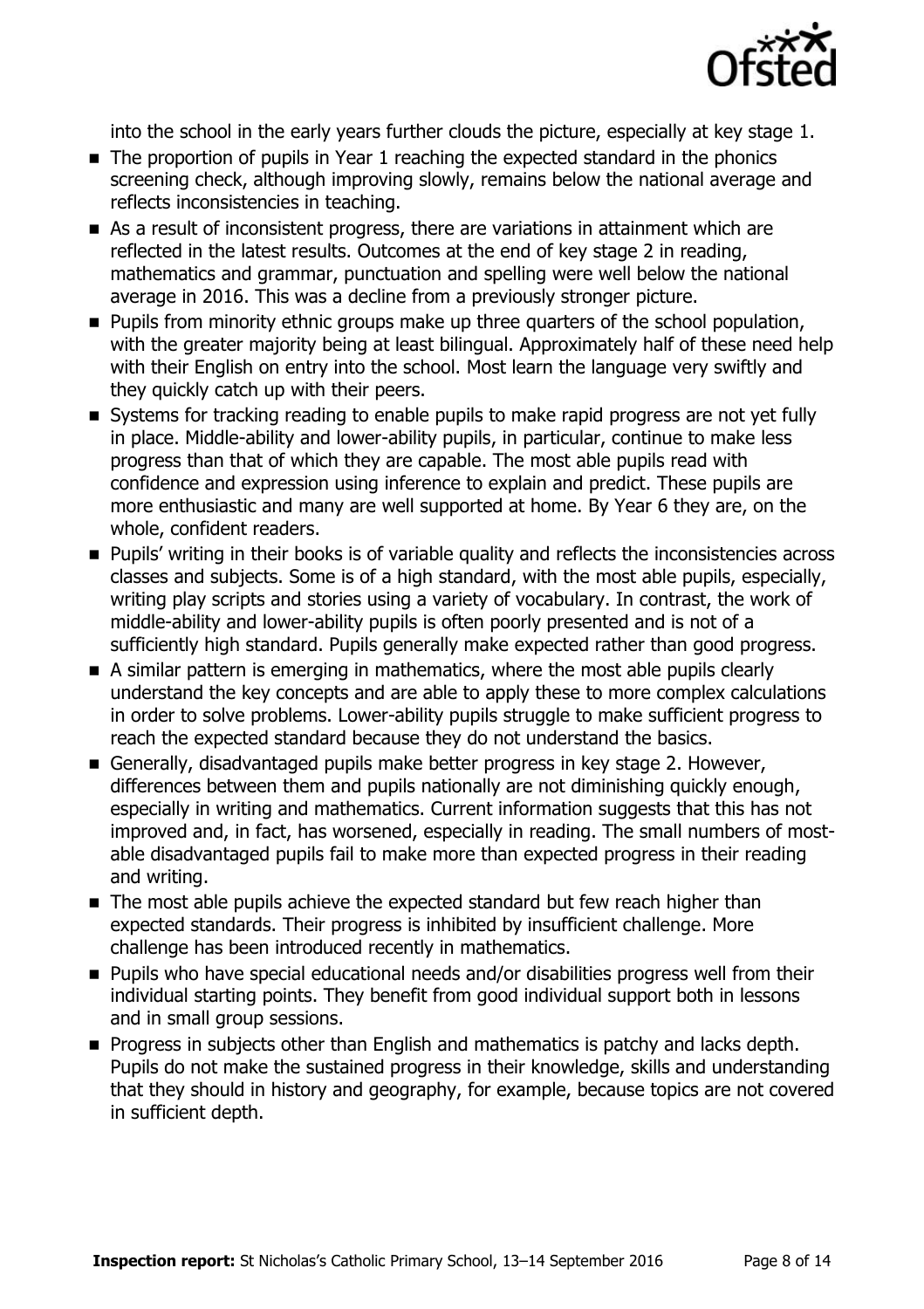

#### **Early years provision Inadequate**

- **Provision continues to be affected adversely by a lack of effective leadership and** strategic planning. Over the last couple of years, there have been frequent changes of staff with a completely new team in place for the start of this academic year.
- Unfortunately, these new staff have been 'dropped in at the deep end' without appropriate induction or support. Despite their enthusiasm and some understanding of the enormity of the task that faces them, they are currently lacking clear direction and are struggling. As a result, there is a lack of rigour and challenge across all areas of provision. Additional funding has not been allocated effectively to improve the progress of disadvantaged children.
- Currently, children in the Nursery and Reception classes do not have access to a broad range of quality experiences to develop their knowledge, skills and understanding. Although improving slowly, the proportion of children achieving a good level of development remains well below the national average and they are not adequately prepared to start Year 1.
- The school acknowledges that assessment of children's starting points and consequent progress has been unreliable and was not based on secure observations of children's learning. As a result, there is a lack of understanding around the needs of the children, including those coming from the school's own Nursery. Information about the progress of different groups is inaccurate and unreliable.
- **Inspectors observed a range of abilities on entry into the Nursery. Quite often children** are very articulate and answer appropriately in sentences, can make their own choices and respond well to instructions. Others, with more limited English, may have initial difficulties but most learn quickly and soon are able to participate more fully.
- The surroundings do not support high-quality learning. There is a lack of stimulation to grab children's attention and inspire their enthusiasm to learn. Reading areas are poorly resourced with very limited reading materials. Outdoor provision, particularly in Reception, is limited in both space and resources and is not being used effectively.
- The learning environment is disorganised and, at times, chaotic with children off task, often moving from one activity to another with little purpose. Children are often unfocused and it is sometimes unclear what they are learning or how they are developing. At times there is some boisterous behaviour.
- **Staff are not grasping opportunities sufficiently often to improve children's learning.** There is also a lack of challenge. Too often limited or weak questioning does not support children's understanding and language development. In contrast, inspectors observed children in the mud kitchen exploring filling different vessels with differentsized spoons. An open question: 'let's see what happens' stimulated more creative interest and activity. This was the exception rather than the norm.
- Equality of opportunity is not being pursued with sufficient consideration. Adults do not challenge gender stereotypes in children's activities.
- Under difficult and unfamiliar circumstances, staff are trying hard to build positive relationships with children and their parents. Currently, children are cared for and looked after but not sufficiently stimulated to make the progress in their learning and development that they should. Parents welcome the fact that staff give feedback on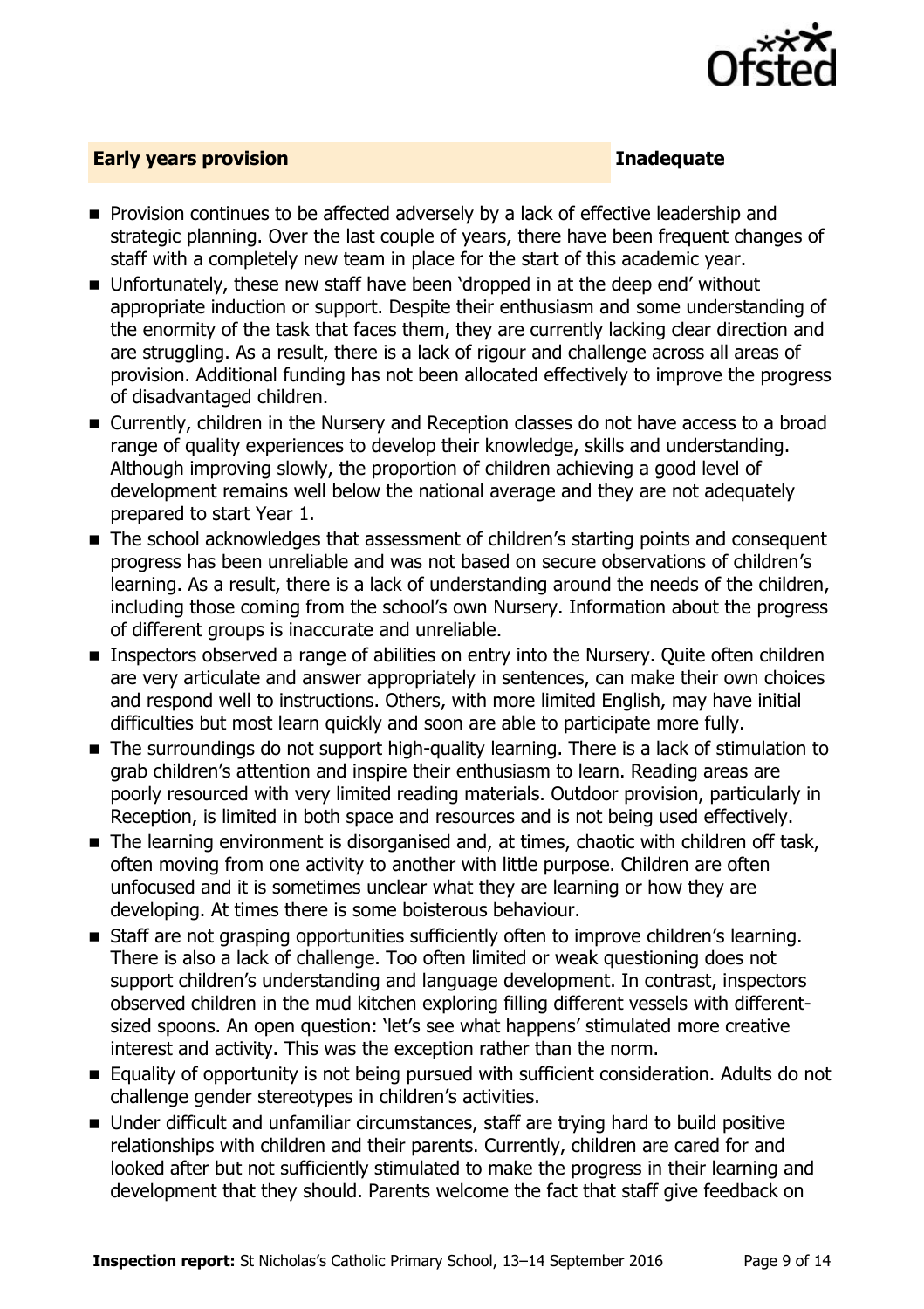

the day when they collect their children at home time.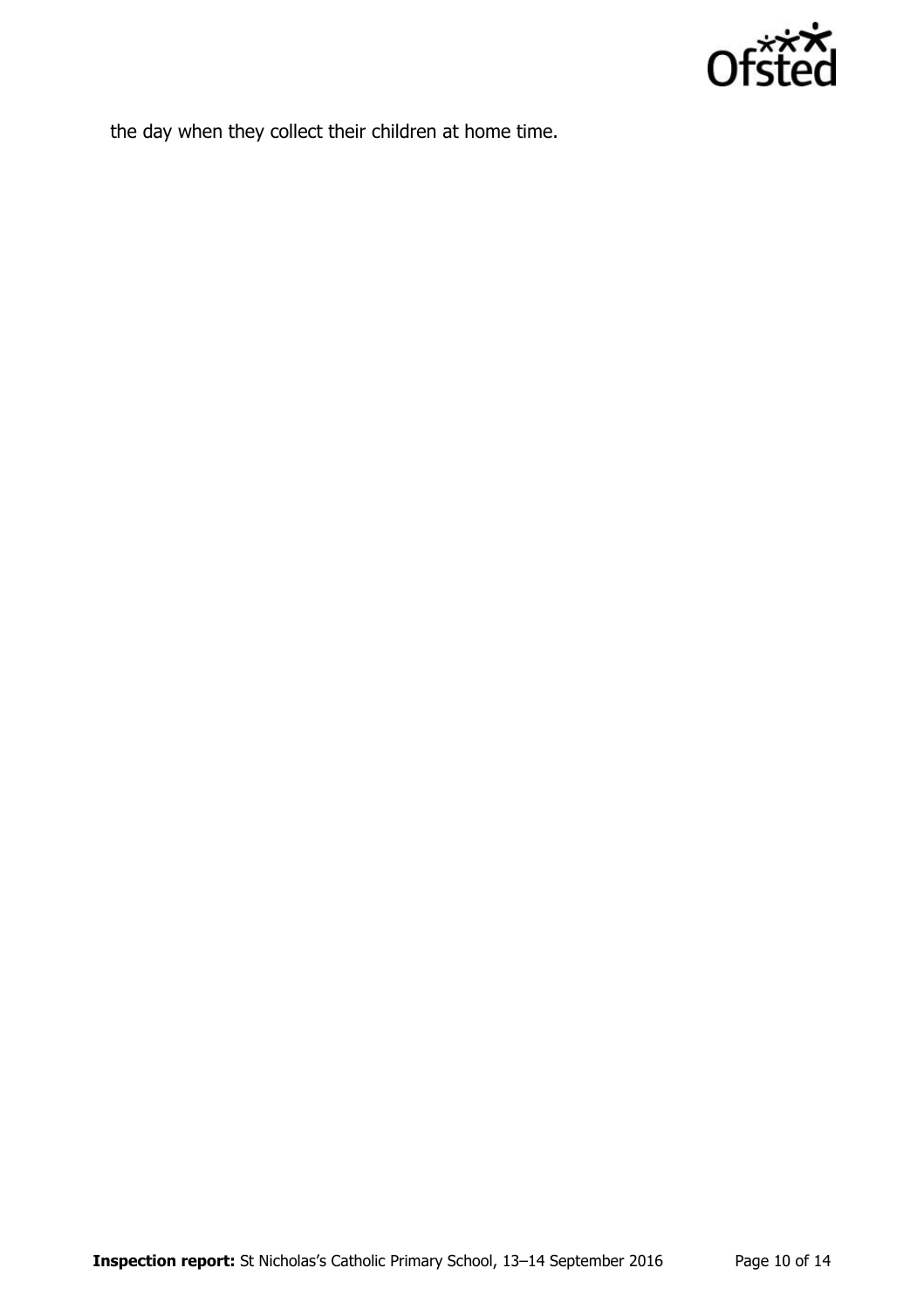

# **School details**

| Unique reference number | 104657    |
|-------------------------|-----------|
| Local authority         | Liverpool |
| Inspection number       | 10000848  |

This inspection was carried out under section 8 of the Education Act 2005. The inspection was also deemed a section 5 inspection under the same Act.

| Type of school                      | Primary                                  |
|-------------------------------------|------------------------------------------|
| School category                     | Voluntary aided                          |
| Age range of pupils                 | 3 to 11                                  |
| <b>Gender of pupils</b>             | Mixed                                    |
| Number of pupils on the school roll | 230                                      |
| Appropriate authority               | The governing body                       |
| Chair                               | Canon Anthony O'Brien                    |
| <b>Headteacher</b>                  | Vanessa Nice                             |
| Telephone number                    | 0151 709 5532                            |
| <b>Website</b>                      | http://stnicholasliverpool.co.uk/        |
| Email address                       | nicholas-ao@st-nicholas.liverpool.sch.uk |
| Date of previous inspection         | 11-12 July 2012                          |

#### **Information about this school**

- The school is slightly smaller than the average-sized primary school.
- The proportion of pupils entitled to additional support through the pupil premium is above the national average.
- The proportion of pupils who have special educational needs and/or disabilities is close to the national average. No pupils have a statement of educational need or an education, health and care plan.
- A minority of pupils are from White British backgrounds. Most pupils come from a wide range of minority ethnic backgrounds. The largest groups come from the Middle East, the Far East and Eastern and Mediterranean Europe. Most pupils speak English as an additional language.
- High proportions of pupils leave or join the school at other than the usual times.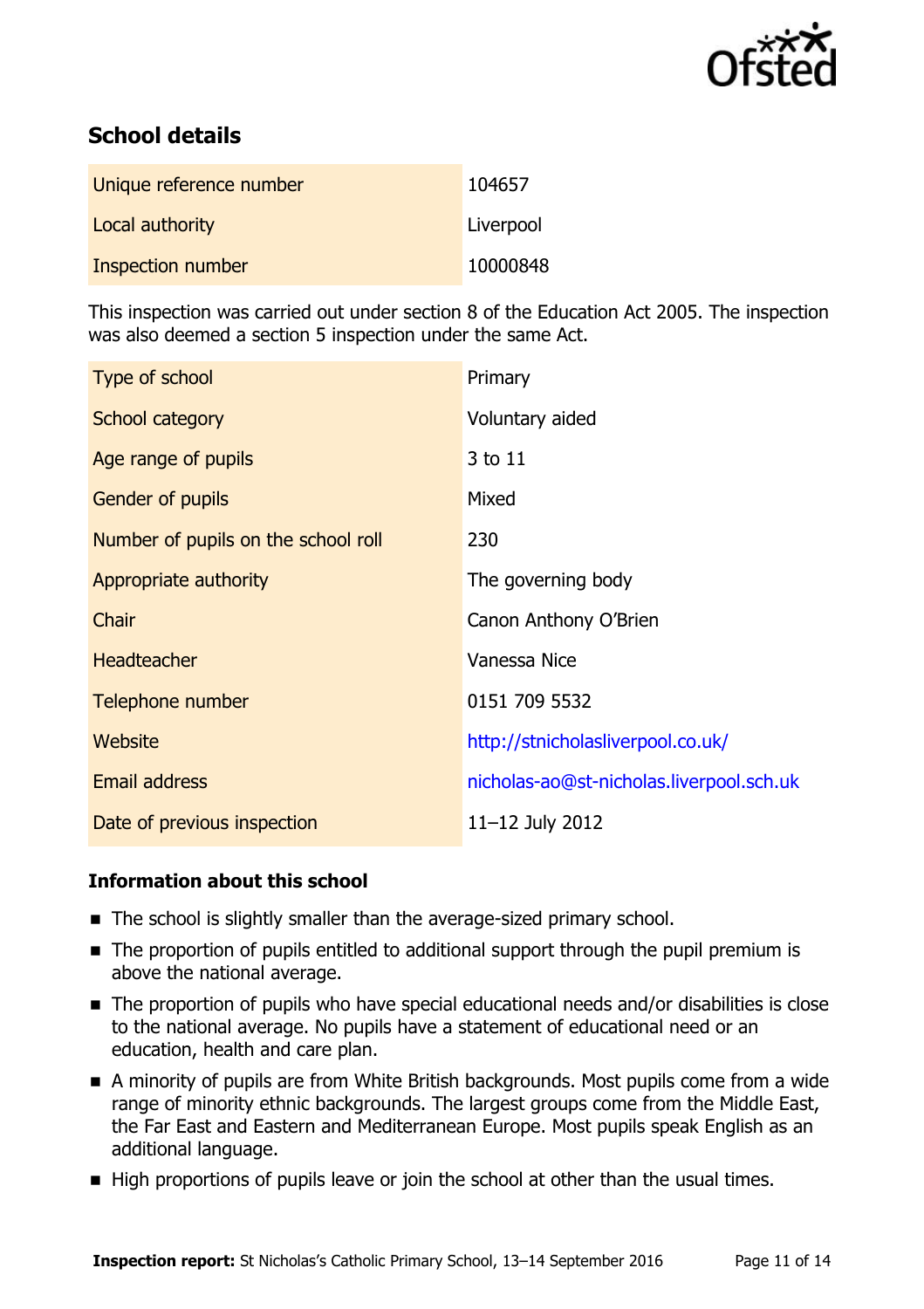

- The school meets the government's current floor standards, which set the minimum expectations for pupils' attainment and progress.
- The school does not meet the requirements on the publication of information about the most recent key stage 2 results, the current curriculum and the use and impact of the pupil premium grant on its website.
- Over the last two years there has been a significant turnover of staff.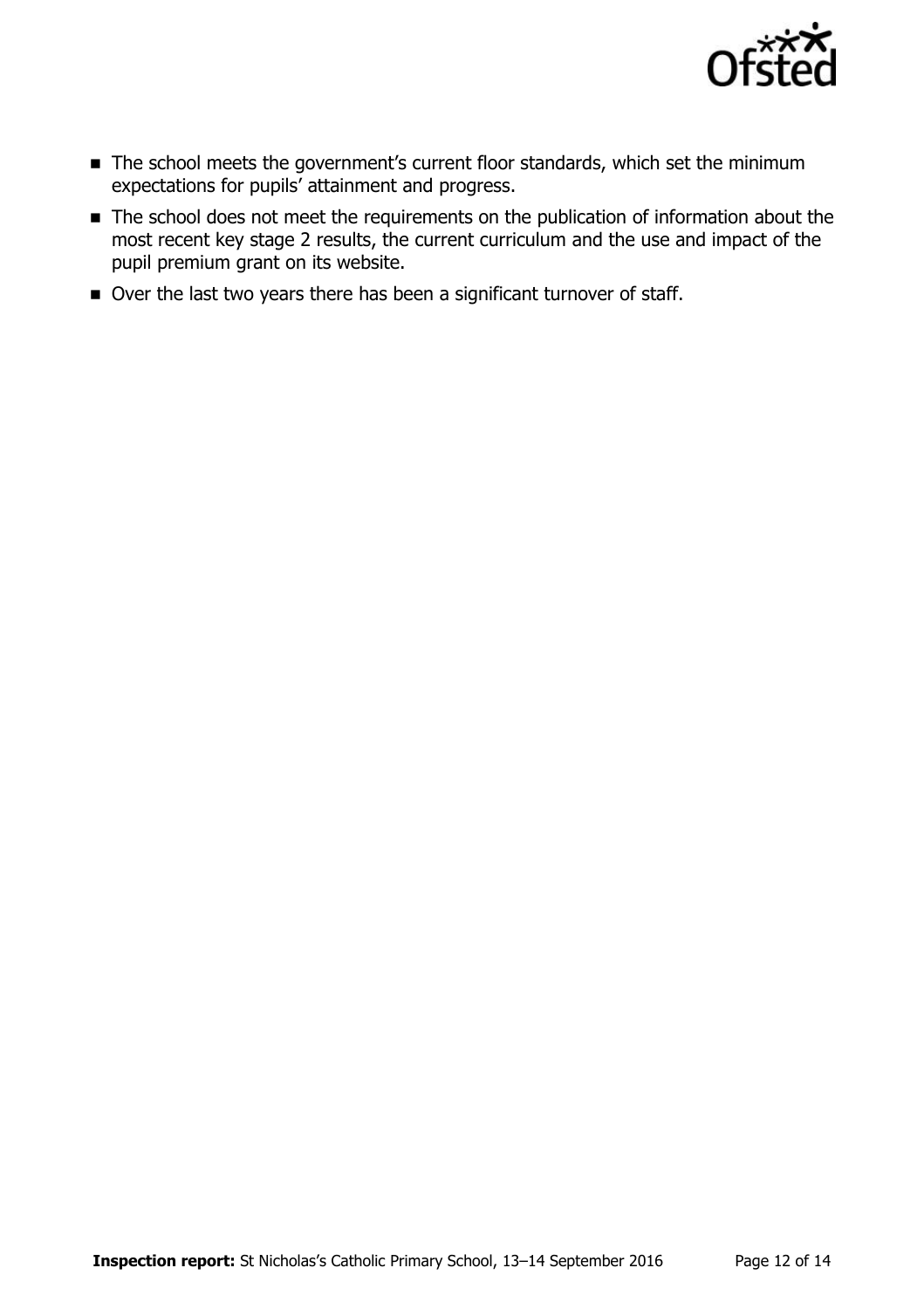

# **Information about this inspection**

- **Inspectors observed teaching and learning in all classes in the school. They looked at** phonics teaching, listened to several groups of pupils read and observed pupils at break, lunchtime and around the school.
- On the first day, Her Majesty's Inspector conducted two learning walks through the school, accompanied by a senior leader, looking at outcomes and engagement in lessons.
- **Inspectors scrutinised and evaluated pupils' work across a range of subjects, especially** English, mathematics, and topic work, which included science, history and geography.
- A wide range of documentation was considered, including school policies, local authority reports, monitoring files on the quality of teaching, self-evaluation and procedures to safeguard pupils.
- **Inspectors met with school leaders, staff, two governors and with two representatives** from the local authority.
- Meetings were held with two groups of pupils to discuss their work, how safe they felt and what they thought about the school. Inspectors also talked to many other pupils during lessons and around the school.
- Nineteen responses to the online questionnaire 'Parent View', the school's own parental survey and an email sent in by a parent were considered. Inspectors also talked briefly to a small number of parents who were bringing their children to school at the start of the second day. Her Majesty's Inspector also talked to a group of four parents who requested to see him on day one of the inspection.
- There were 15 staff questionnaire responses, which were taken into account, as were several conversations with staff and support staff across the school.

### **Inspection team**

| Leszek Iwaskow, Lead inspector | Her Majesty's Inspector |
|--------------------------------|-------------------------|
| Barbara Harrold                | <b>Ofsted Inspector</b> |
| Louise Smith                   | Ofsted Inspector        |